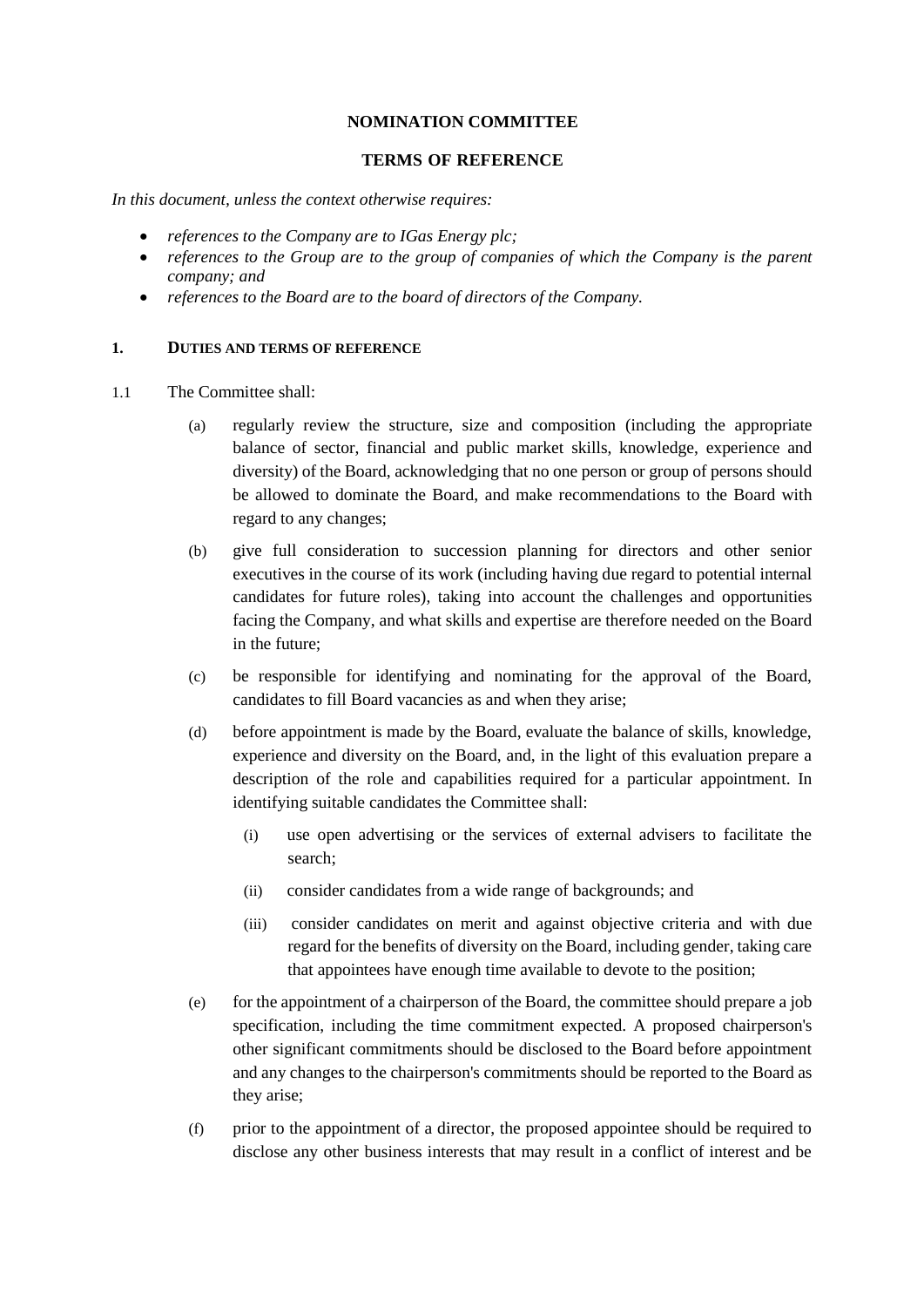required to report any future business interests that could result in a conflict of interest;

- (g) keep under review the leadership needs of the organisation, both executive and nonexecutive, with a view to ensuring the continued ability of the organisation to compete effectively in the marketplace;
- (h) keep up to date and fully informed about strategic issues and commercial changes affecting the Company and the market in which it operates;
- (i) appoint external advisors to conduct a Board evaluation process on an annual basis;
- (j) work with the Remuneration Committee in the regular review of the Company's evaluation process and criteria for directors and senior managers (save that it is recognised that the Senior Independent Director will lead the evaluation of the chairperson of the Board);
- (k) work with the Remuneration Committee to review the description of a proposed public disclosure of the Board performance evaluation process/cycle adopted by the Company, including (i) the criteria against which Board, committee, and individual effectiveness is considered; (ii) how evaluation procedures have evolved from previous years, the results of the evaluation process (including any resulting recommendations) and action taken or planned as a result; and (iii) how often Board evaluations take place;
- (l) review the results of the Board performance evaluation process that relate to the composition of the Board;
- (m) review annually the time required from non-executive directors. Performance evaluation should be used to assess whether the non-executive directors are spending enough time to fulfil their duties;
- (n) ensure that on appointment to the Board, non-executive directors receive a formal letter of appointment setting out clearly what is expected of them in terms of time commitment, committee service and involvement outside Board meetings;
- (o) work and liaise as necessary with other Board committees, with particular regard to liaising and working with the remuneration Committee in relation to succession planning.
- 1.2 The Committee shall also make recommendations to the Board concerning:
	- (a) formulating plans for succession for both executive and non-executive directors and in particular for the key roles of chairperson of the Board and Chief Executive Officer;
	- (b) suitable candidates for the role of senior independent director;
	- (c) membership of the Audit and Remuneration Committees, and any other Board committees as appropriate, in consultation with the chairperson of those committees;
	- (d) the re-appointment of any non-executive director at the conclusion of their specified term of office having given due regard to their performance and ability to continue to contribute to the Board in the light of the knowledge, skills and experience required;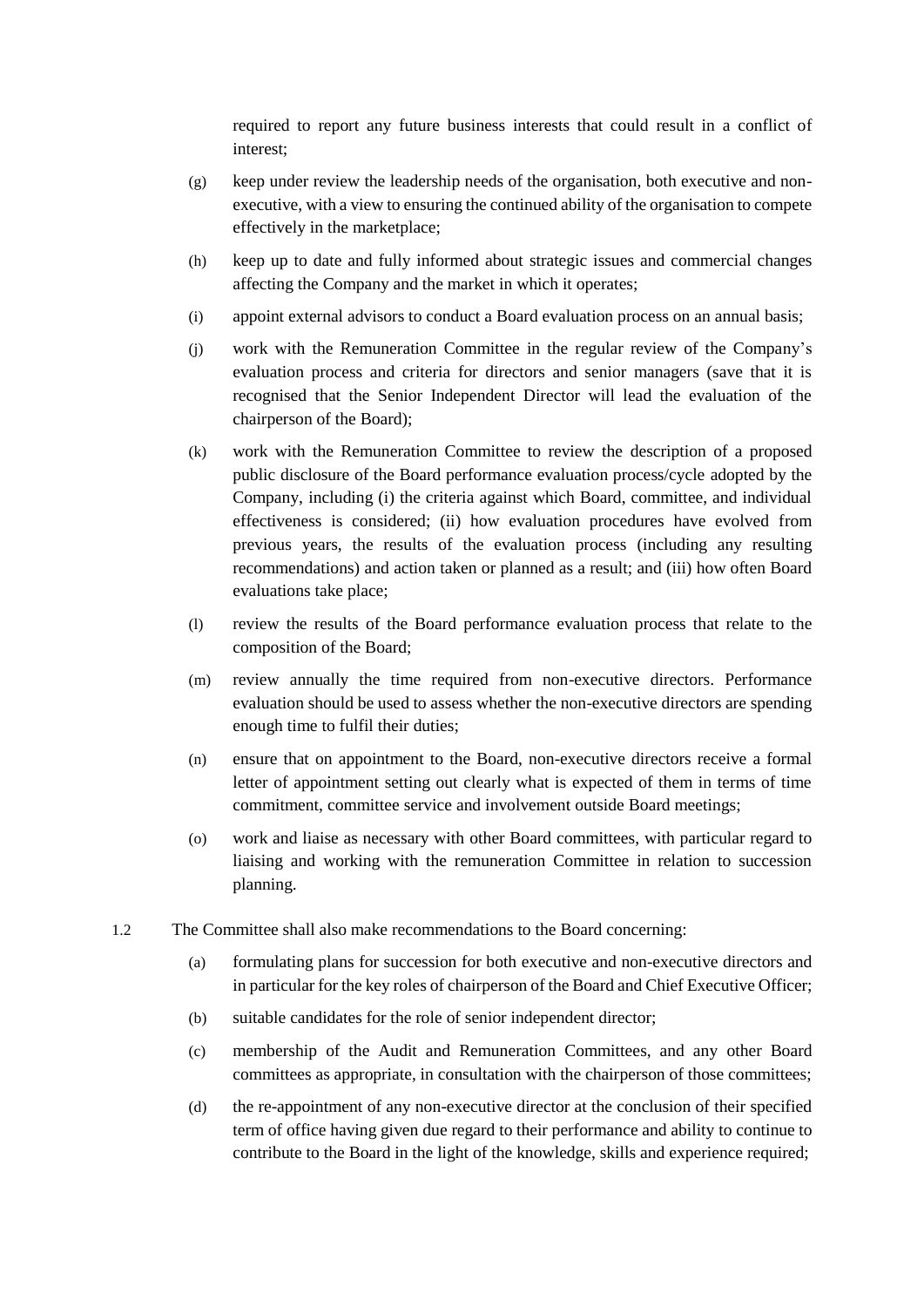- (e) the re-election by shareholders of any director under the "retirement by rotation" provisions in the Company's articles of association, having due regard to their performance and ability to continue to contribute to the Board in the light of the knowledge, skills and experience required and the need for progressive refreshing of the Board (particularly in relation to directors being re-elected for a term beyond six years) and whether they continue to foster an attitude of independence of character and judgement (particularly where a director has served for more than nine years);
- (f) any matters relating to the continuation in office of any director at any time including the suspension or termination of service of an executive director as an employee of the Company subject to the provisions of the law and their service contract; and
- (g) the appointment of any director to executive or other office.
- 1.3 To consider such other matters as may be requested by the Board.

# **2. MEMBERSHIP**

- 2.1 The members of the Committee are currently Cuth McDowell (as chairperson of the Committee) and Philip Jackson.
- 2.2 Where appropriate and possible, the majority of the members of the Committee should be independent non-executive directors. The Board shall appoint the chairperson of the Committee who should be either the chairperson of the Board or an independent non-executive director. The chairperson of the Board shall not chair the Committee when it is dealing with the matter of succession to the chairperson of the Board.
- 2.3 Appointments to the Committee shall be for a period of up to three years, which may be extended for further periods of three years provided the director still meets the criteria for the membership of the committee.
- 2.4 The Committee shall have at least two members.
- 2.5 A quorum shall be any two independent non-executive director members of the Committee, save where the Board only has one independent director who is also a member of the Committee. The members of the Committee can be varied at any time by a majority resolution of the existing members of the Committee save that the majority of the Committee must remain independent and non-executive directors, save where the Board only has one independent director who is also a member of the Committee.

## **3. VOTING ARRANGEMENTS**

- 3.1 Each member of the Committee shall have one vote which may be cast on matters considered at the meeting. Votes can only be cast by members attending a meeting of the Committee.
- 3.2 If a matter that is considered by the Committee is one where a member of the Committee, either directly or indirectly has a personal interest, that member shall not be permitted to vote at the meeting.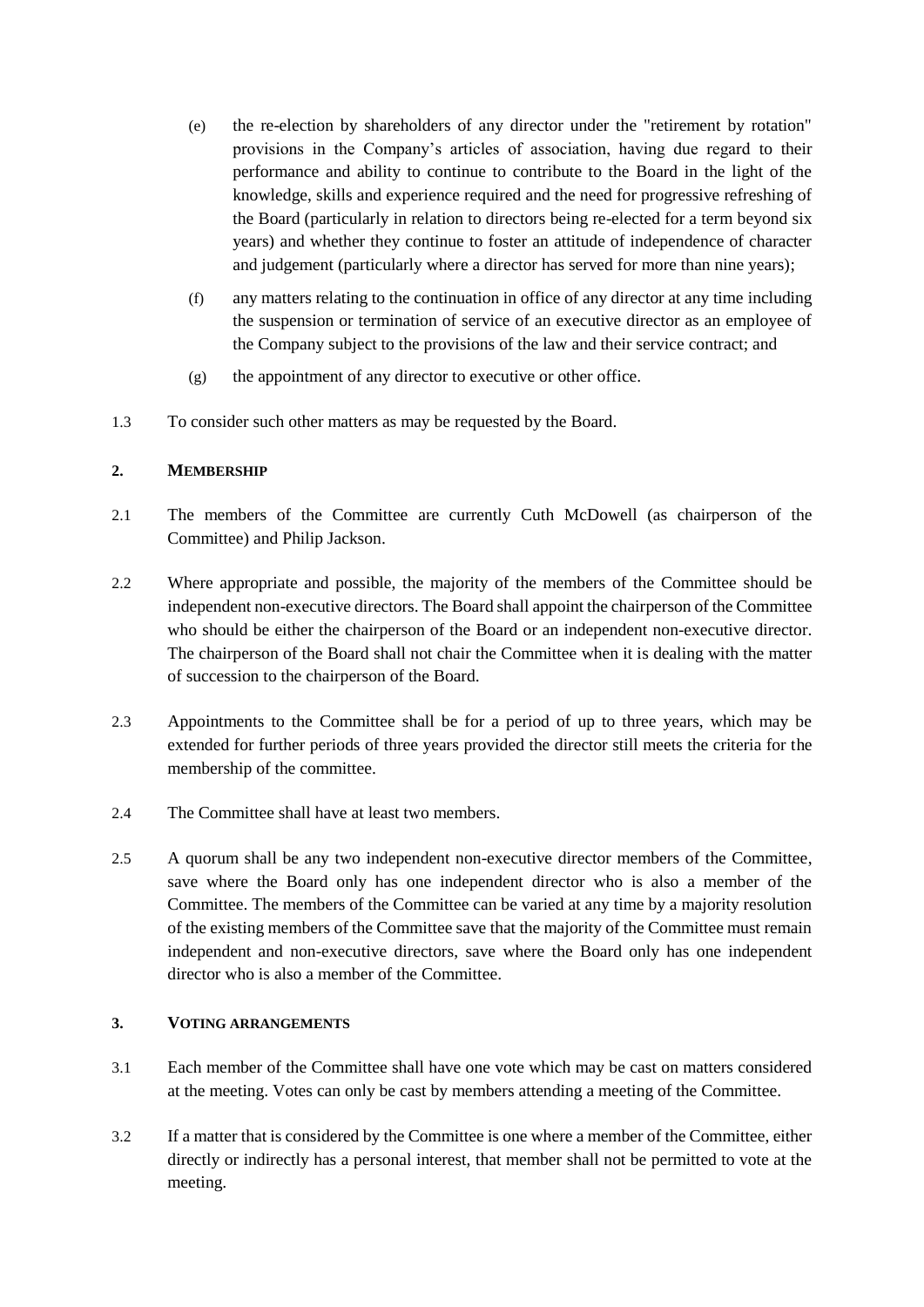3.3 Save where he has a personal interest, the chairperson of the Committee will have a casting vote.

#### **4. ATTENDANCE AT MEETINGS**

- 4.1 The Committee will meet at least two times a year. The Committee may meet at other times during the year as agreed between the members of the Committee or as otherwise requested.
- 4.2 Only members of the Committee have the right to attend Committee meetings but other directors and persons (such as the head of human resources) and external advisers may be invited to attend all or part of any meeting as and when appropriate.
- 4.3 The Committee shall appoint a secretary and that secretary (or his or her nominee) shall be the secretary of the Committee and will ensure that the Committee receives information and papers in a timely manner to enable full and proper consideration to be given to the issues.

### **5. NOTICE OF MEETINGS**

- 5.1 Meetings of the Committee shall be called by the secretary of the Committee at the request of any of its members.
- 5.2 Unless otherwise agreed, notice of each meeting confirming the venue, time and date together with an agenda of the matters to be discussed at the meeting shall be forwarded to each member and any other person required to attend and all other non-executive directors no later than five working days before the date of the meeting. Any supporting papers shall be sent to each member of the Committee and other attendees (as appropriate) at the same time.

## **6. AUTHORITY**

The Committee is authorised by the Board to examine any activity within its terms of reference and is authorised to have unrestricted access to the Company's external auditors and to obtain, at the Company's expense, professional advice on any matter within its terms of reference. A duly convened meeting of the Committee at which a quorum is present shall be competent to exercise all or any of the authorities, powers and discretions vested in or exercisable by the Committee. The Committee is authorised to seek any information it requires from any employee or director, and all such employees or directors will be directed to co-operate with any request made by the Committee.

#### **7. REPORTING**

7.1 The proceedings and resolutions of meetings of the Committee, including the names of those present and in attendance, shall be minuted by the secretary of the Committee. Draft minutes of each meeting will be circulated promptly to all members of the Committee. Once approved, the minutes of each meeting will be submitted to the Board as a formal record of the decisions of the Committee on behalf of the Board unless it would be inappropriate to do so.